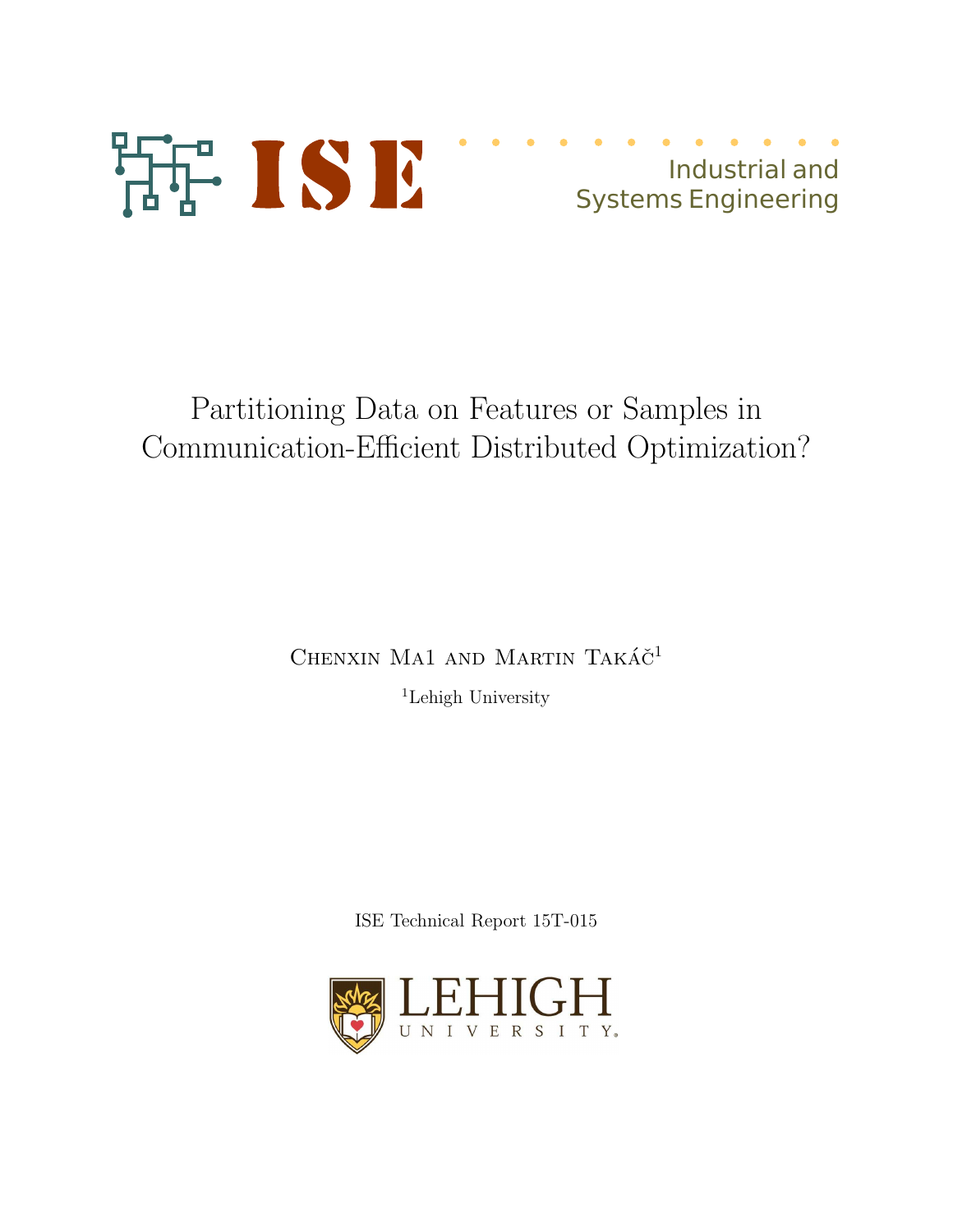## Partitioning Data on Features or Samples in Communication-Efficient Distributed Optimization?

Chenxin Ma Industrial and Systems Engineering Lehigh University, USA chm514@lehigh.edu

Martin Takáč Industrial and Systems Engineering Lehigh University, USA takac.mt@gmail.com

### Abstract

In this paper we study the effect of the way that the data is partitioned in distributed optimization. The original DiSCO algorithm [Communication-Efficient Distributed Optimization of Self-Concordant Empirical Loss, Yuchen Zhang and Lin Xiao, 2015] partitions the input data based on samples. We describe how the original algorithm has to be modified to allow partitioning on features and show its efficiency both in theory and also in practice.

#### 1 Introduction

As the size of the datasets becomes larger and larger, distributed optimization methods for machine learning have become increasingly important [2, 5, 13]. Existing mehods often require a large amount of communication between computing nodes [17, 7, 9, 18], which is typically several magnitudes slower than reading data from their own memory [10]. Thus, distributed machine learning suffers from the communication bottleneck on real world applications.

In this paper we focus on the regularized empirical risk minimization problem. Suppose we have  $n$  data samples  ${x_i, y_i}_{i=1}^n$ , where each  $x_i \in \mathbb{R}^d$  (i.e. we have d features),  $y_i \in \mathbb{R}$ . We will denote by  $X := [x_1, ..., x_n] \in \mathbb{R}^{d \times n}$ . The optimization problem is to minimize the regularized empirical loss (ERM)

$$
f(w) := \frac{1}{n} \sum_{i=1}^{n} \phi_i(w, x_i) + \frac{\lambda}{2} ||w||_2^2,
$$
\n(1)

where the first part is the *data fitting term*,  $\phi : \mathbb{R}^d \times \mathbb{R}^d \to \mathbb{R}$  is a loss function which typically depends on  $y_i$ . Some popular loss functions includes hinge loss  $\phi_i(w, x_i) = \max\{0, 1 - y_iw^Tx_i\}$ , square loss  $\phi_i(w, x_i) = (y_i - w^Tx_i)^2$  or logistic loss  $\phi_i(w, x_i) = \log(1 + \exp(-y_i w^T x_i))$ . The second part of objective function (1) is  $\ell_2$  regularizer ( $\lambda > 0$ ) which helps to prevent over-fitting of the data.

We assume that the loss function  $\phi_i$  is convex and self-concordant [19]:

**Assumption 1.** For all  $i \in [n] := \{1, 2, ..., n\}$  the convex function  $\phi$  is self-concordant with parameter M *i.e.* the *following inequality holds:*

$$
|u^T(f'''(w)[u])u| \le M(u^Tf''(w)u)^{\frac{3}{2}} \tag{2}
$$

for any 
$$
u \in \mathbb{R}^d
$$
 and  $w \in dom(f)$ , where  $f'''(w)[u] := \lim_{t \to 0} \frac{1}{t}(f''(w+tu) - f''(w))$ .

There has been an enormous interest in large-scale machine learning problems and many parallel [4, 11] or distributed algorithms have been proposed [1, 16, 12, 14, 8].

The main bottleneck in distributed computing –communication– was handled by many researches differently. Some work considered ADMM type methods [3, 6], another used block-coordinate type algorithms [8, 17, 7, 9], where they tried to solve the local sub-problems more accurately (which should decrease the overall communications requirements when compared with more basic approaches [15, 16]).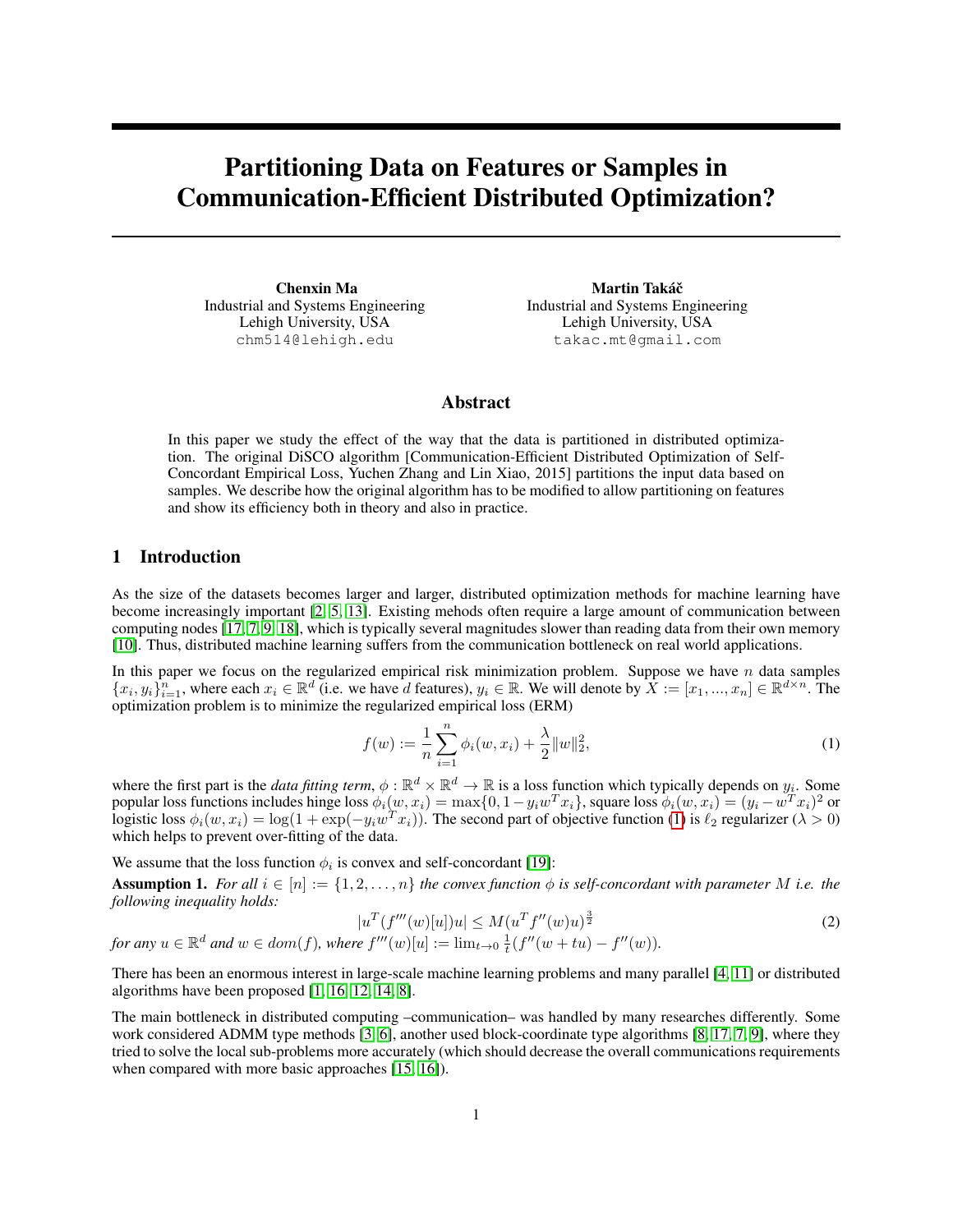Algorithm 1 High-level DiSCO algorithm

- 1: **Input:** parameters  $\rho, \mu \geq 0$ , number of iterations K
- 2: Initializing  $w_0$ .
- 3: for  $k = 0,1,2,...,K$  do
- 4: Option 1: Given  $w_k$ , run DiSCO-S PCG Algorithm 2, get  $v_k$  and  $\delta_k$
- 5: Option 2: Given  $w_k$ , run DiSCO-F PCG Algorithm 3, get  $v_k$  and  $\delta_k$
- 6: Update  $w_{k+1} = w_k \frac{1}{1 + \delta_k} v_k$
- 7: end for
- 8: Output:  $w_{K+1}$

### 2 Algorithm

We assume that we have  $m$  machines (computing nodes) available which can communicate between each other over the network. We assume that the space needed to store the data matrix  $X$  exceeds the memory of every single node. Thus we have to split the data (matrix X) over the m nodes. The natural question is: *How to split the data into* m *parts?* There are many possible ways, but two obvious ones:

- 1. split the data matrix X by rows (i.e. create m blocks by rows); Because rows of X corresponds to features, we will denote the algorithm which is using this type of partitioning as *DiSCO-F*;
- 2. split the data matrix  $X$  by columns; Let us note that columns of  $X$  corresponds to samples we will denote the algorithm which is using this type of partitioning as *DiSCO-S*;

Notice that the DiSCO-S is exactly the same as DiSCO proposed and analyzed in [19]. In each iteration of Algorithm 1, wee need to compute an inexact Newton step  $v_k$  such that  $||f''(w_k)v_k - f'(w_k)||_2 \leq \epsilon_k$ , which is an approximate solution to the Newton system  $f''(w_k)v_k = \nabla \hat{f}(w_k)$ . The discussion about how to choose  $\epsilon_k$  and K and a convergence guarantees for Algorithm 1 can be found in [19]. The main goal of this work is to analyze the algorithmic modifications to DiSCO-S when the partitioning type is changed. It will turn out that partitioning on features (DiSCO-F) can lead to algorithm which uses less communications (depending on the relations between d and n) (see Section 3).

**DiSCO-S Algorithm.** If the dataset is partitioned by samples, such that j–th node will only store  $X_j$  =  $[x_{j,1},...,x_{j,n_j}] \in \mathbb{R}^{d \times n_j}$ , which is a part of X, then each machine can evaluate a local empirical loss function

$$
f_j(w) := \frac{1}{n_j} \sum_{i=1}^{n_j} \phi(w, x_{j,i}) + \frac{\lambda}{2} ||w||_2^2.
$$
 (3)

Algorithm 2 Distributed DiSCO-S: PCG algorithm – data partitioned by samples

1: **Input:**  $w_k \in \mathbb{R}^d$ , and  $\mu \ge 0$ . communication (Broadcast  $w_k \in \mathbb{R}^d$  and reduceAll  $\nabla f_i(w_k) \in \mathbb{R}^d$ ) 2: **Initialization:** Let P be computed as (4).  $v_0 = 0$ ,  $s_0 = P^{-1}r_0$ ,  $r_0 = \nabla f(w_k)$ ,  $u_0 = s_0$ . 3: for  $t = 0, 1, 2, ...$  do 4: Compute  $Hu_t$  communication (Broadcast  $u_t \in \mathbb{R}^d$  and reduceAll  $f''_i(w_k)u_t \in \mathbb{R}^d$ ) 5: Compute  $\alpha_t = \frac{\langle r_t, s_t \rangle}{\langle u_t, H u_t \rangle}$  $\langle u_t, H u_t \rangle$ 6: Update  $v_{(t+1)} = v_t + \alpha_t u_t$ ,  $H v_{(t+1)} = H v_t + \alpha_t H u_t$ ,  $r_{t+1} = r_t - \alpha_t H u_t$ . 7: Update  $s_{(t+1)} = P^{-1}r_{(t+1)}$ . 8: Compute  $\beta_t = \frac{\langle r_{(t+1)}, s_{(t+1)} \rangle}{\langle r_{t}, s_t \rangle}$ 9: Update  $u_{(t+1)} = s_{(t+1)} + \beta_t u_t$ . 10: **until:**  $||r_{(r+1)}||_2 \leq \epsilon_k$ 11: end for 12: **Return:**  $v_k = v_{t+1}, \delta_k = \sqrt{v_{(t+1)}^T H v_t + \alpha_t v_{(t+1)}^T H u_t}$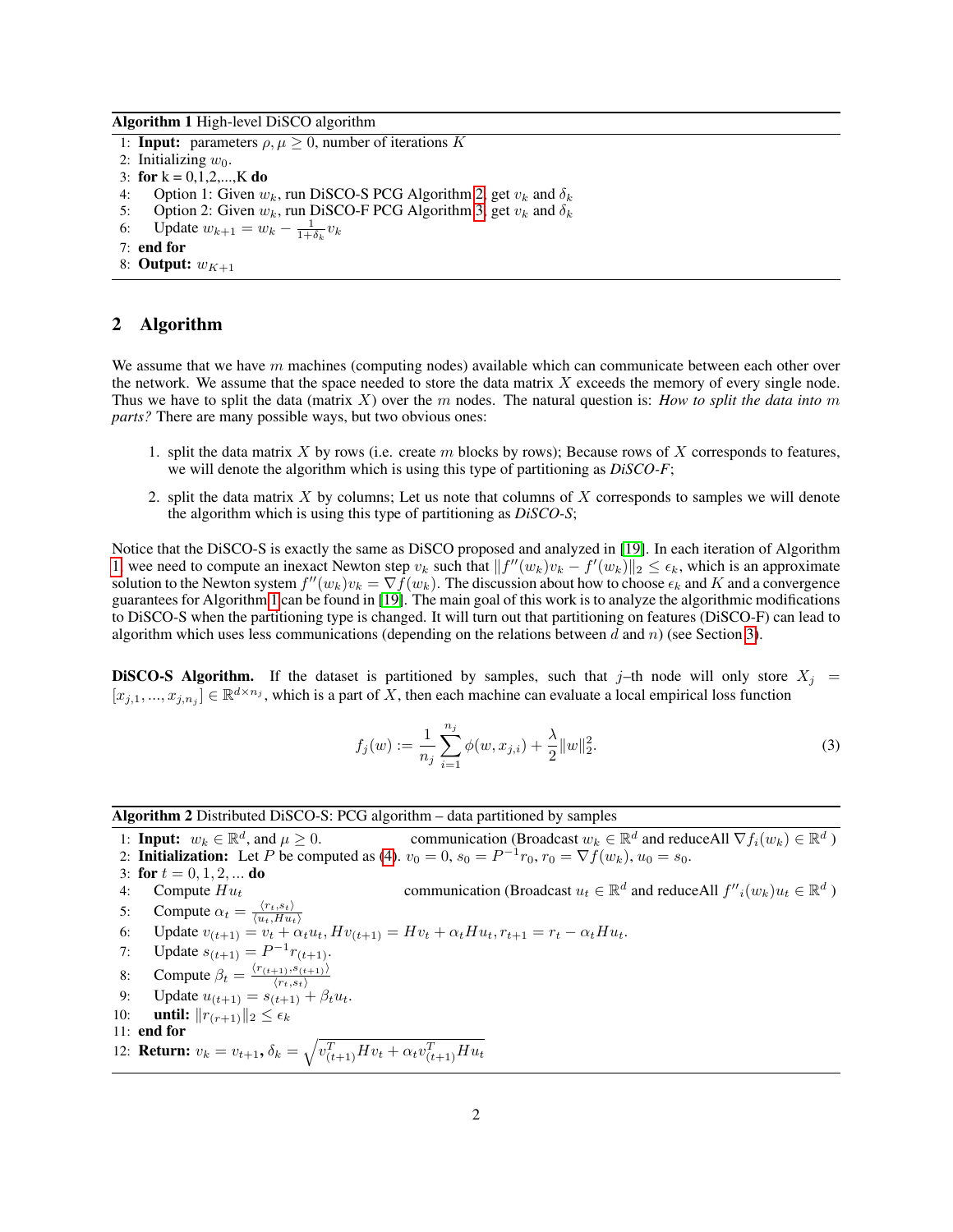Because  $\{X_j\}$  is a partition of X we have  $\sum_{j=1}^m n_j = n$ , our goal now becomes to minimize the function  $f(w) =$  $\frac{1}{m}\sum_{h=1}^{m} f_j(w)$ . Let H denote the Hessian  $f''(w_k)$ . For simplicity in this paper we consider only square loss and hence in this case  $f''(w_k)$  is constant (independent on  $w_k$ ).

In Algorithm 2, each machine will use its local data to compute the local gradient and local Hessian and then aggregate them together. We also have to choose one machine as the master, which computes all the vector operations of PCG loops (Preconditioned Conjugate Gradient), i.e., step 5-9 in Algorithm 2.

The preconditioning matrix for PCG is defined only on master node and consists of the local Hessian approximated by a subset of data available on master node with size  $\tau$ , i.e.

$$
P = \frac{1}{\tau} \sum_{j=1}^{\tau} \phi''(w, x_{1,j}) + \mu I,
$$
\n(4)

where  $\mu$  is a small regularization parameter. Algorithm 2 presents the distributed PCG mathod for solving the preconditioning linear system

$$
P^{-1}Hv_k = P^{-1}\nabla f(w_k). \tag{5}
$$

**DISCO-F Algorithm.** If the dataset is partitioned by features, then jth machine will store  $X_j = [a_1^{[j]},...,a_n^{[j]}] \in$  $\mathbb{R}^{d_j \times n}$ , which contains all the samples, but only with a subset of features. Also, each machine will only store  $w_k^{[j]} \in$  $\mathbb{R}^{d_j}$  and thus only be responsible for the computation and updates of  $\mathbb{R}^{d_j}$  vectors. By doing so, we only need one ReduceAll on a vector of length  $n$ , in addition to two ReduceAll on scalars number.

Algorithm 3 Distributed DiSCO-F: PCG algorithm – data partitioned by features

1: **Input:** 
$$
w_k^{[i]} \in \mathbb{R}^{d_i}
$$
 for  $i = 1, 2, ..., m$ , and  $\mu \ge 0$ .  
\n2: **Initialization:** Let  $P$  be computed as (4).  $v_0^{[i]} = 0$ ,  $s_0^{[i]} = (P^{-1})^{[i]} r_0^{[i]}$ ,  $r_0^{[i]} = f'(w_k^{[i]})$ ,  $u_0^{[i]} = s_0^{[i]}$ .  
\n3: **while**  $||r_{r+1}||_2 \le \epsilon_k$  **do**  
\n4: Compute  $(Hu_t)^{[i]}$ .  
\n5: Compute  $\alpha_t = \sum_{\substack{m=1 \\ m \neq i}}^{\infty} (r_t^{[i]}, s_t^{[i]})$ .  
\n6: Update  $v_{t+1}^{[i]} = v_t^{[i]} + \alpha_t u_t^{[i]}$ ,  $(Hv_{t+1})^{[i]} = (Hv_t)^{[i]} + \alpha_t (Hu_t)^{[i]}$ ,  $r_{t+1}^{[i]} = r_t^{[i]} - \alpha_t (Hu_t)^{[i]}$ .  
\n7: Update  $s_{t+1}^{[i]} = (P^{-1})^{[i]} r_{t+1}^{[i]}$ .  
\n8: Compute  $\beta_t = \frac{\sum_{i=1}^m (r_{t+1}^{[i]}, s_{t+1}^{[i]})}{\sum_{i=1}^m (r_t^{[i]}, s_i^{[i]})}$ .  
\n9: Update  $u_t^{[i]} = s_{t+1}^{[i]} + \beta_t u_t^{[i]}$ .  
\n10: **end while**  
\n11: Compute  $\delta_k^{[i]} = \sqrt{v_{t+1}^{[i]}}, ..., v_{t+1}^{[m]}$ ,  $\delta_k = [\delta_{t+1}^{[1]}, ..., \delta_{t+1}^{[m]}$ ]  
\n12: **Integration:**  $v_k = [v_{t+1}^{[1]}, ..., v_{t+1}^{[m]}]$ ,  $\delta_k = [\delta_{t+1}^{[1]}, ..., \delta_{t+1}^{[m]}$ 

Comparison of Communication and Computational Cost. In Table 1 we compare the communication cost for the two approaches DiSCO-S/DiSCO-F. As it is obvious from the table, DiSCO-F requires only one reduceAll of a vector of length  $n$ , whereas the DiSCO-S needs one reduceAll of a vector of length  $d$  and one broadcast of vector of size d. So roughly speaking, when  $n < d$  then DiSCO-F will need less communication. However, very interestingly, the advantage of DiSCO-F is the fact that it uses CPU on every node more effectively. It also requires less total amount of work to be performed on each node, leading to more balanced and efficient utilization of nodes.

#### 3 Numerical Experiments

We present experiments on several standard large real-world datasets: news20.binary  $(d = 1, 355, 191; n =$ 19, 996; 0.13GB); kdd2010(test) (d = 29, 890, 095; n = 748, 401; 0.19GB); and epsilon (d = 2, 000; n =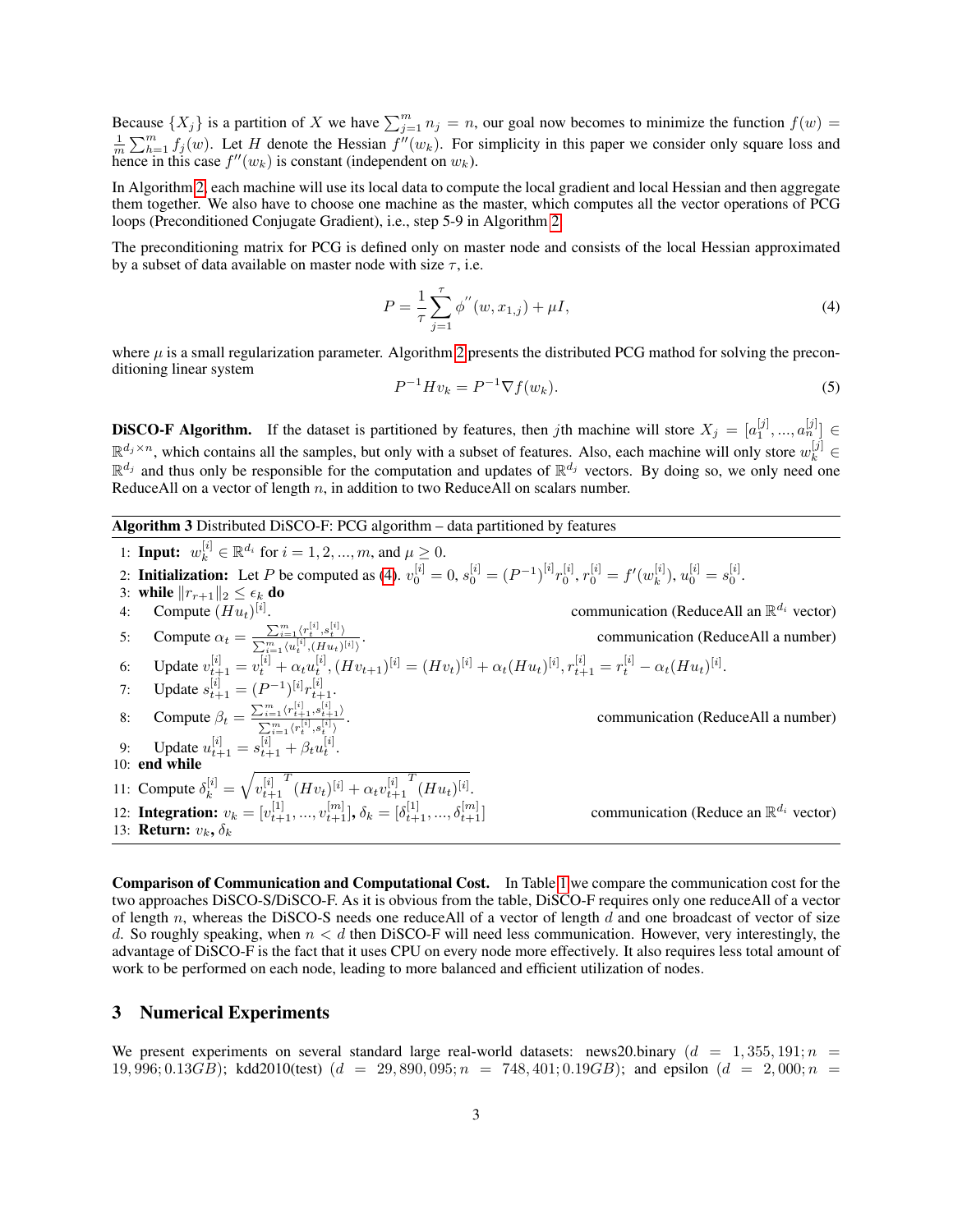|               |                  |                              | partition by samples                                        | partition by features                                  |
|---------------|------------------|------------------------------|-------------------------------------------------------------|--------------------------------------------------------|
| computation   | master           | matrix-vector multiplication | $\overline{1(\mathbb{R}^{d \times d} \times \mathbb{R}^d)}$ | $1(\mathbb{R}^{d_1\times d_1}\times \mathbb{R}^{d_1})$ |
|               |                  | back solving linear system   | $1\,(\mathbb{R}^d)$                                         | $'\mathbb{R}^{d_1}$                                    |
|               |                  | sum of vectors               | $4(\mathbb{R}^d)$                                           | $4(\mathbb{R}^{d_1})$                                  |
|               |                  | inner product of vectors     | 4 ( $\mathbb{R}^d$ )                                        | $4(\mathbb{R}^{d_1})$                                  |
|               | nodes            | matrix-vector multiplication | $\times \mathbb{R}^{d}$<br>$'\mathbb{R}^{d\times d}$ .      | $1(\mathbb{R}^{d_1\times d_i}\times \mathbb{R}^{d_i})$ |
|               |                  | back solving linear system   |                                                             | $\mathbb{R}^{d_i}$                                     |
|               |                  | sum of vectors               |                                                             | 4 ( $\mathbb{R}^{d_i}$                                 |
|               |                  | inner product of vectors     |                                                             | 4 ( $\mathbb{R}^{d_i}$ )                               |
| communication | <b>Broadcast</b> |                              | one $\mathbb{R}^d$ vector                                   |                                                        |
|               | ReduceAll        |                              | one $\mathbb{R}^d$ vector                                   | one $\mathbb{R}^n$ vector, $2 \mathbb{R}^1$            |

Table 1: Comparison of computation and communication between different ways of partition on data.



Figure 1: Comparison of DiSCO-S, DiSCO-F and CoCoA+ on various datasets.

100, 000; 3.04GB). Each data was split into m machines. We implement DiSCO-S, DiSCO-F and CoCoA+ [9] algorithms for comparison in C++, and run them on the Amazon cloud, using 4 m3.xlarge EC2 instances. Figure 1 compares the evolution of  $\|\nabla f(w)\|$  as function of elapsed time, number of communications and iterations. As it can be observed, the DiSCO-F needs almost the same number of iterations as DiSCO-S, however, it needs roughly just half the communication, therefore it is much faster (if we care about elapsed time).